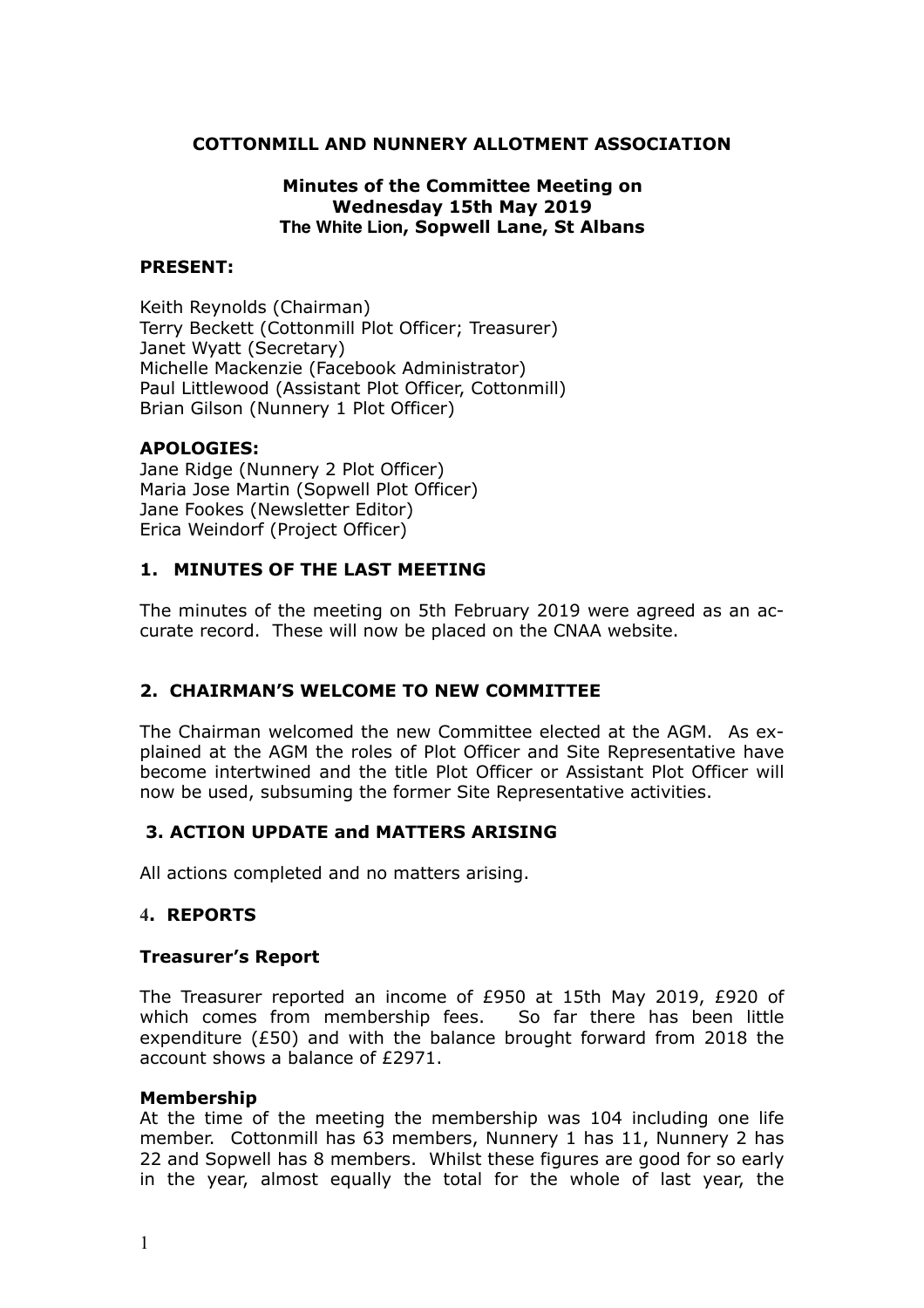Committee discussed how to increase the overall numbers of members given that the figure for Cottonmill, for example, is that only 50% of plots hold membership. BG asked for a list of members for Nunnery 1 so that he can approach some of the plot holders **(action TB)** and it was discussed putting flyers onto plots where membership was not held. **MM agreed to put together some wording for use on Facebook** which may be used to encourage more membership and this could be set out on flyers. Advertising the Summer Show to non-members so that they can see what CNAA does was also discussed but no decision taken.

## **5. Site reports**

### **Cottonmill**

There are 10 vacancies, 10 on the waiting list and 14 Noncultivation orders (NCOs) going out.

## **Nunnery 1**

There is one vacancy on Nunnery 1 and no-one on the waiting list.

## **Nunnery 2**

There are no vacancies and three on the waiting list.

## **Sopwell**

No report available.

BG and TB discussed ways in which the state of abandoned plots might be improved and help in re-letting. Whilst the Council does strim plots that have been left it is purely cosmetic. BG advocated getting weed suppressant membrane to be laid down pending a plot being re-let. This would be SADC property and retained for future use by Plot Officers. Also, there are issues of boundary creep that need clarification and poor numbering systems that are also a responsibility for SADC to resolve. **Action BG & TB to send request to SADC regarding these three matters.**

### **6. Communications.**

- Facebook page is being used nothing unusual to report.
- A Newsletter is due in June and the following content identified at this meeting will be passed to JF by JW. **Action: JW** 
	- Chairman's corner KR asked to be chased for his contribution. **Action JF**
	- List of Committee members elected at the AGM
	- AGM minutes now on website in members area to be viewed, summarise Ver Project update as in AGM minutes.
	- Reiterate fox warning
	- Changes to Rules issued by SADC about allotments- 75% cultivation required otherwise NCO issued and bonfires allowed from October to end of April weekly on Tuesdays and Saturdays after 12-00.
	- RHS benefits **Action TB to summarise**
	- NAS benefits **Action TB to summarise**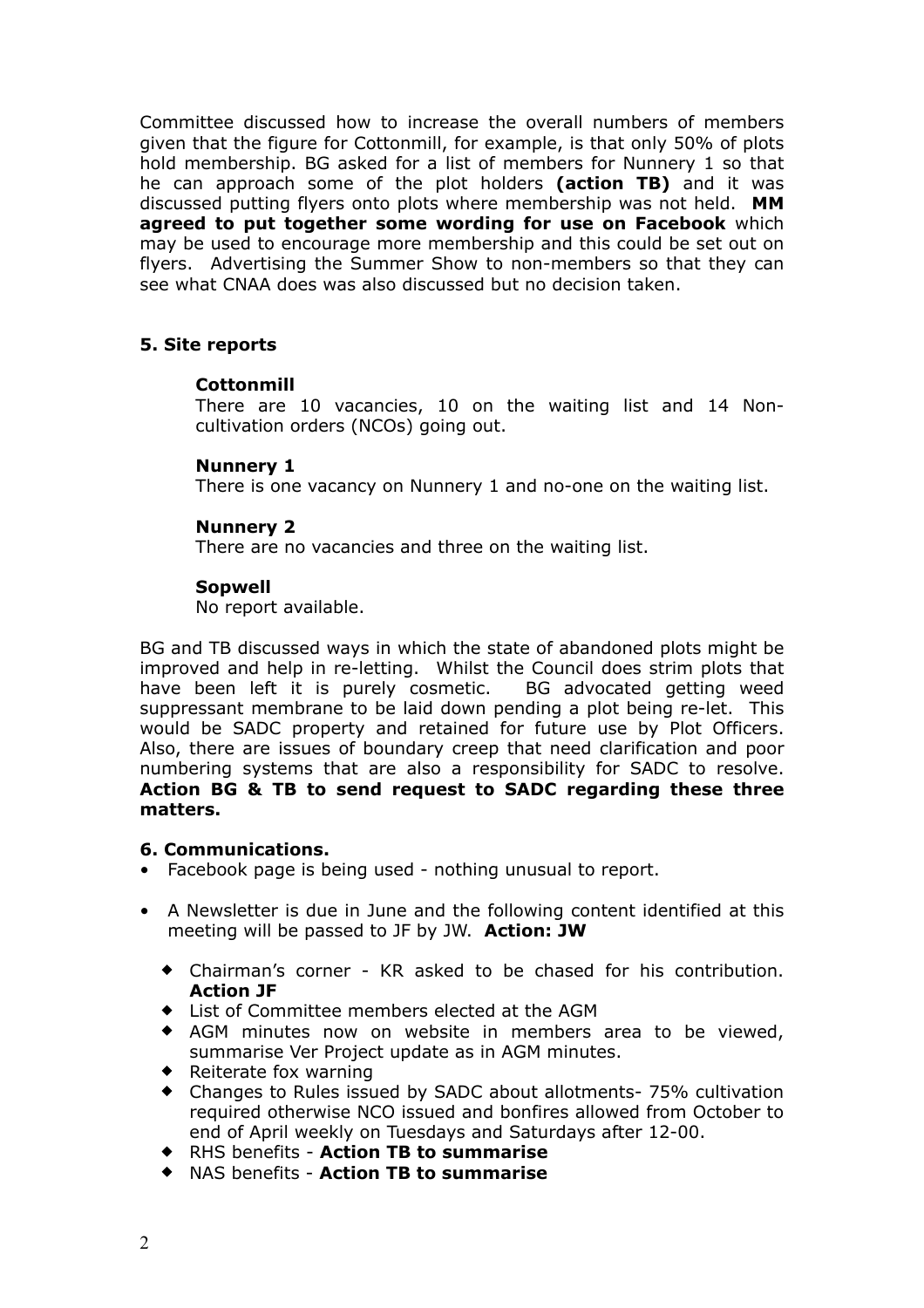- ◆ Irene's Aylett's plastic re-cycling piece
- Open day very successful 27 visitors to Cottonmill and some went to Nunnery. Thanks to MM for organising and all who helped show people around. Two new District Councillors amongst visitors (Emma Matanle and Mandy McNeil).
- Summer Show 1st September and to include entry forms and categories? Pick out any changes e.g pumpkins moved to Autumn Festival and narrower definition of squash (suggested just butternut squash and other Squash to Autumn Festival). **Action JW to circulate category list for review by committee and ask John Boden if he will judge.**
- Marjorie Ronald's 100th birthday in July
- The position of Website Administrator is still vacant, with JR covering essential activities such as loading items. She has agreed to continue doing this and the Committee extends its thanks to her. JR will seek further training from Juliet Foxwell to cover some other functions. **Action JR**

# **7. VER IMPROVEMENT PROJECT**

There has been no change since the report provided at the AGM and recorded in the minutes which are now on the Website. Two Lib Dem Councillors who visited Cottonmill at the open day wish to meet with the Ver Sub-group. **Action JW to find dates for this meeting.**

It is clear from the meeting KR had with SADC that the priority is the state of the lake, with Reaches 4, 5 & 6 now being in phase two. BG expressed his view that the state of the lake was due to long term lack of maintenance of sluices/silt removal and KR added, lack of water upstream.

PL intends to send a detailed critique of the proposals set out in the Feasibility Study document to SADC and EA. **Action PL.**

### **AOB**

- Marjories Ronald, who has only just given up her plot, will be 100 on 5th July and Irene Jacobson wishes to celebrate the event with a party on 29/30 June. It was agreed that CNAA would make her an honorary member, create a certificate (**action MM**) and offer to buy a cake and flowers. CNAA email distribution list can be used to invite all members. **Action KR to contact IJ to give her this information.**
- The successful open day prompted a request to hold another one and we will look for an opportunity, mindful of the insurance restrictions.
- TB will send an email to those members who paid their membership directly but without completing a form so not explicitly consenting to their data being sent to NAS, asking for confirmation with an assumption of consent if no reply by a deadline date. **Action TB**
- Sadleir Rd resident has complained to SADC about noisy strimmers. **Action BG** to put up general notice about strimmers at the weekendbe considerate.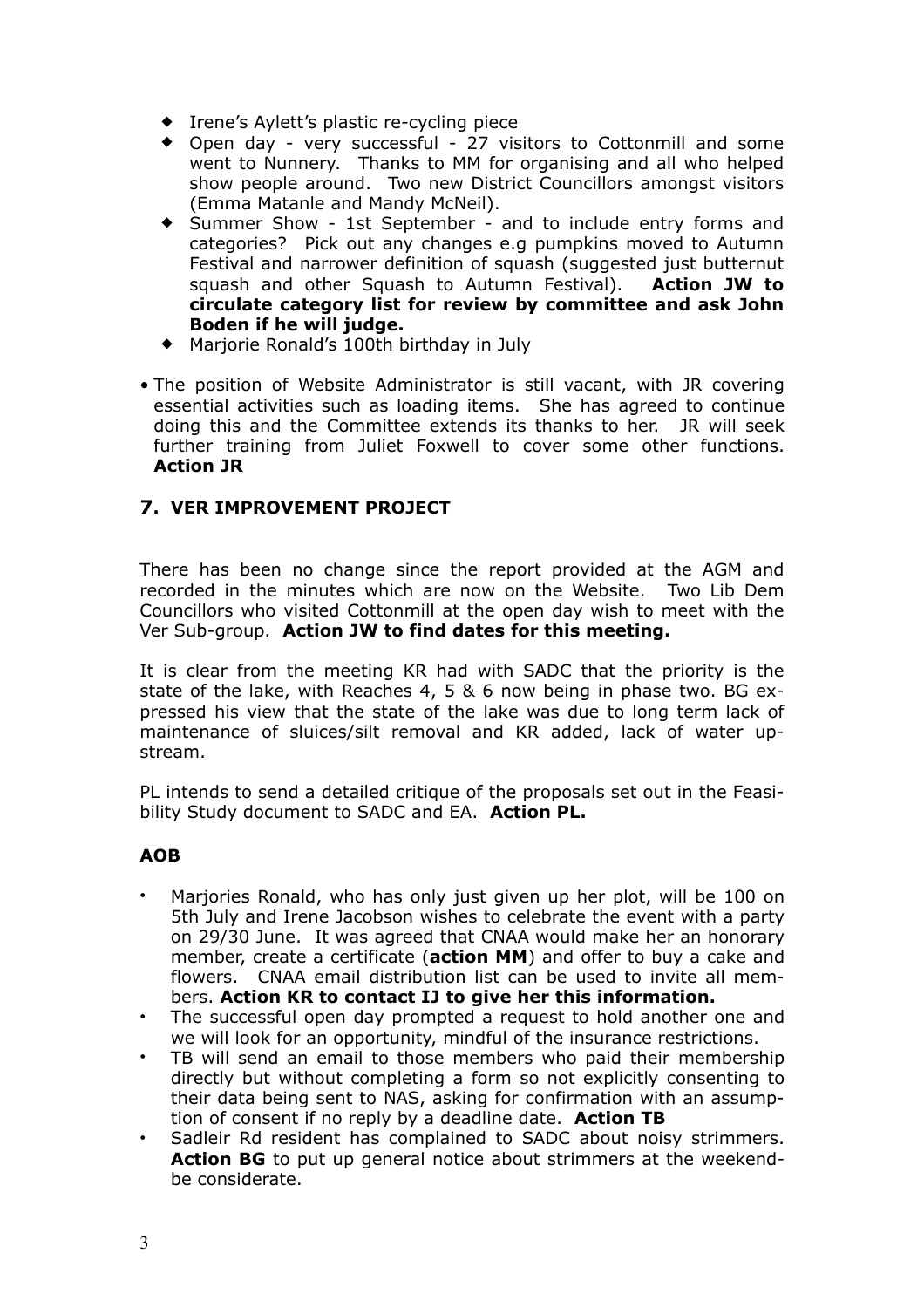- Nunnery sites are being inspected under the Green Flag scheme as part of Sopwell Open Space.
- TB is offering two cups to be used for the Summer Show and it was suggested that using them to promote the Newcomer and Children's categories might be a good use for them.

## **NEXT MEETING**

Monday, August 12th 2019 at 19-30 in the White Lion, Sopwell Lane.

### **Action Summary**

| Membership                | <b>BG</b> requested list for<br>Nunnery.                                               | <b>TB</b>    |  |
|---------------------------|----------------------------------------------------------------------------------------|--------------|--|
|                           | Wording to promote<br>membership for Facebook<br>and ? flyers                          | <b>MM</b>    |  |
| Improvements<br>to sites  | email to SADC about<br>covering vacant plots,<br>reviewing boundaries and<br>numbering | <b>TB/BG</b> |  |
| June<br><b>Newsletter</b> | Advise JF of content.                                                                  | <b>JW</b>    |  |
|                           | Chase KR for Chairman's<br>corner                                                      | JF           |  |
|                           | Summery of RHS and NAS<br>benefits                                                     | <b>TB</b>    |  |
| <b>Summer Show</b>        | Circulate category list for<br>review and ask John Boden<br>if he will judge.          | <b>JW</b>    |  |
| Website                   | <b>Contact Juliet Foxwell for</b><br>additional training                               | <b>JR</b>    |  |
| Ver Project               | Find date for meeting of Ver<br>Sub-group with Lib Den<br>Councillors.                 | <b>JW</b>    |  |
|                           | Critique of current plans                                                              | PL           |  |